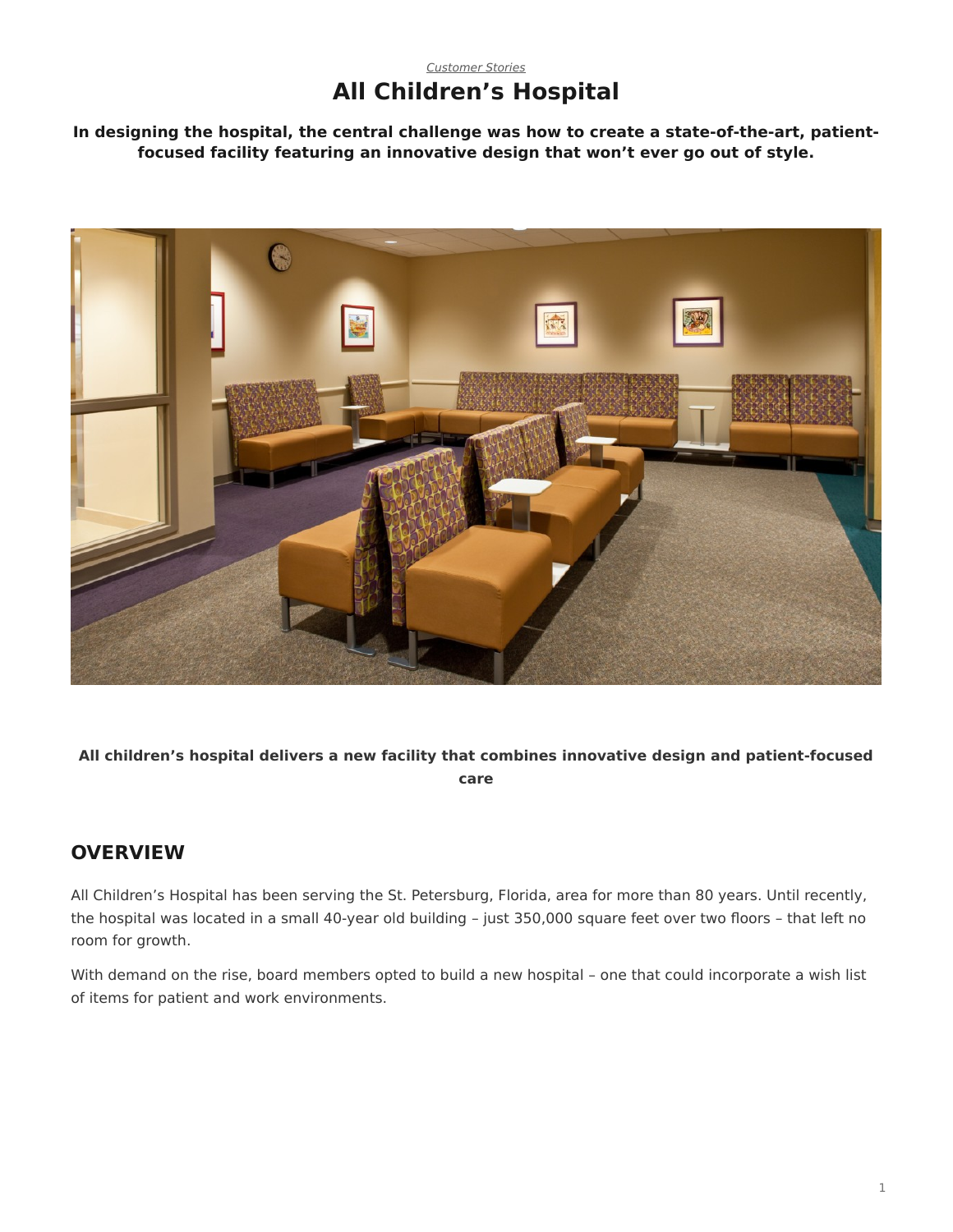In January 2010, All Children's Hospital moved into its new home, which comprises 259 beds over 10 floors. At one million square feet, the new hospital is nearly three times larger than its predecessor. It even boasts a view of the Gulf of Mexico. About three-fourths of the space in the new facility is dedicated to inpatient care, with the balance set aside for outpatient services.

In designing the hospital, the central challenge was how to create a state-of-the-art, patient-focused facility featuring an innovative design that won't ever go out of style.

# **DECENTRALIZED NURSING STATIONS**

From conception to move-in day, various stakeholders, including administrators, physicians, nurses, support staff, and a family advisory group, provided input on making the hospital top-notch. Among the key strategies: private patient rooms (every one of them); decentralized nursing stations; and an on-site school, playground, and playrooms.

The decentralization of nursing stations was among the most significant changes. The vision was to transition from centralized fixed millwork to decentralized modular stations that could be positioned close to patients.

After considering multiple modular solutions, none of which fully met the hospital's needs, All Children's decided on Sync™ caregiver stations from Steelcase Health. A new product at the time, Sync first appeared on the hospital's radar two years into the building process. The product's chief appeal was its ability to facilitate the transformation to decentralized nursing stations without compromising the existing infrastructure and architecture so late in the game. Sync even allowed installers to work around floor outlets and other existing power and data locations.

Highly efficient Sync workstations are designed to promote collaboration and support workflow. Upon evaluation, All Children's Hospital staff determined that this new modular product could:

- Provide accessibility on all sides
- Conceal computer technology, yet allow easy access
- Maintain open sight lines between staff and patients
- Accommodate different body types
- Accommodate multiple activities and work styles
- Support the hospital's ergonomic culture
- Assist with wayfinding
- Support collaborative activities within a decentralized environment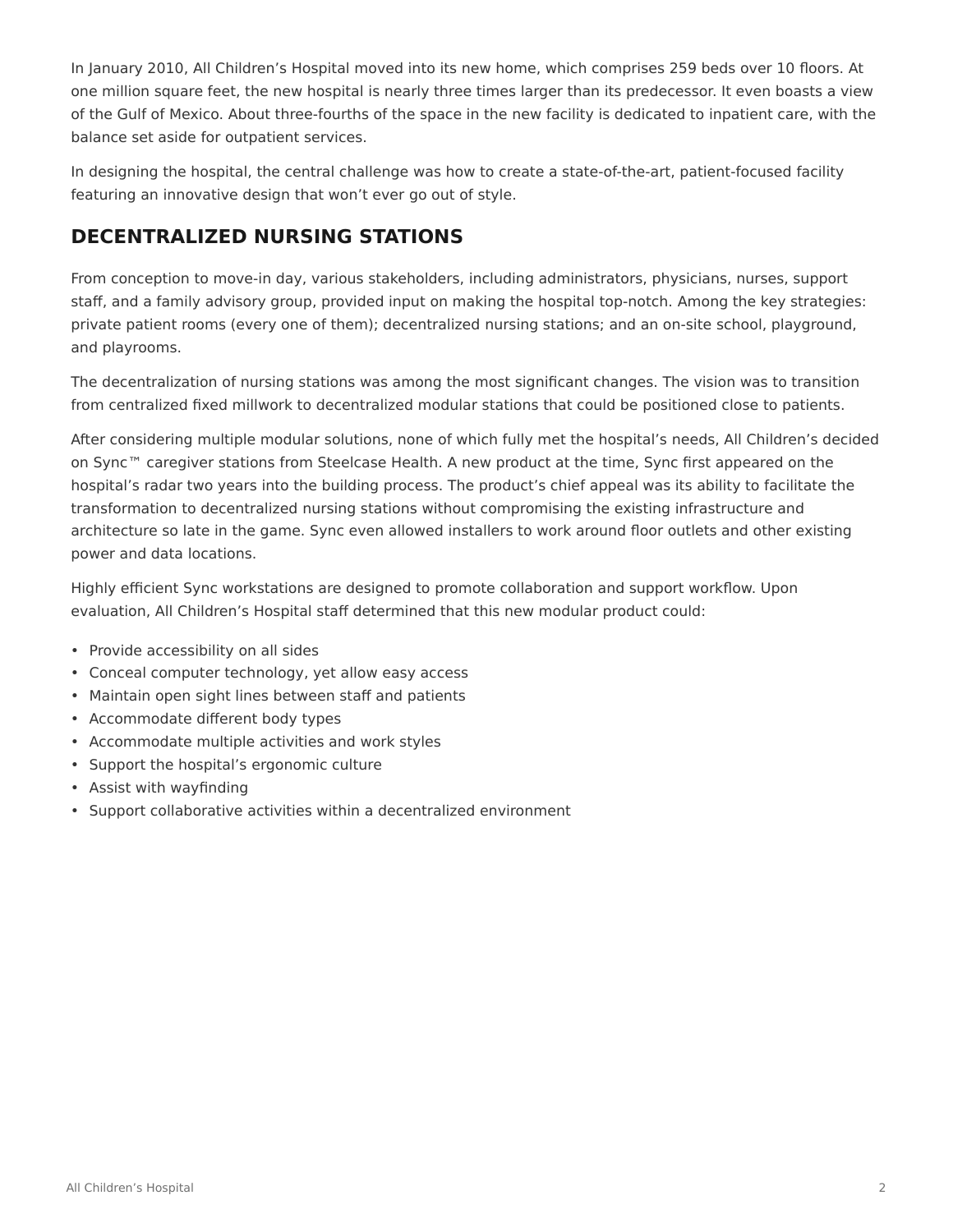

## **MAKING IT A SUCCESS**

The transition to Sync could have been difficult, especially considering that hospital nurses were becoming decentralized along with their workstations. Buy-in from the hospital's key decision makers was critical to cultivating an adaptable culture willing to give the new work style a chance.

"Sync helps us put caregivers closer to their assignments," says Cindy Driscoll, director of the med-surge nursing unit. "On my floor, we have Sync configured as eight small workstations situated close to patient rooms. Plus, there are computers in each room. These changes have enhanced care by increasing our efficiency and making our nurses more accessible to patients."

All nurses now carry handheld phones to make communication easier when they're on the move. When they do get a chance to sit, it's often in a Cachet® work chair from Steelcase. The chair works well in the clinical environment as it supports short and longer term activities and can be wiped down, supporting infection control. The chairs also pair nicely with Sync caregiver stations located throughout the hospital.

The changes took some getting used to, Driscoll admits. "At first, not having a central nursing station eliminated our go-to place to support each other and discuss situations," she says.

"Now we congregate in the staff reporting area. It's actually better because it's private and conversations can't be overheard."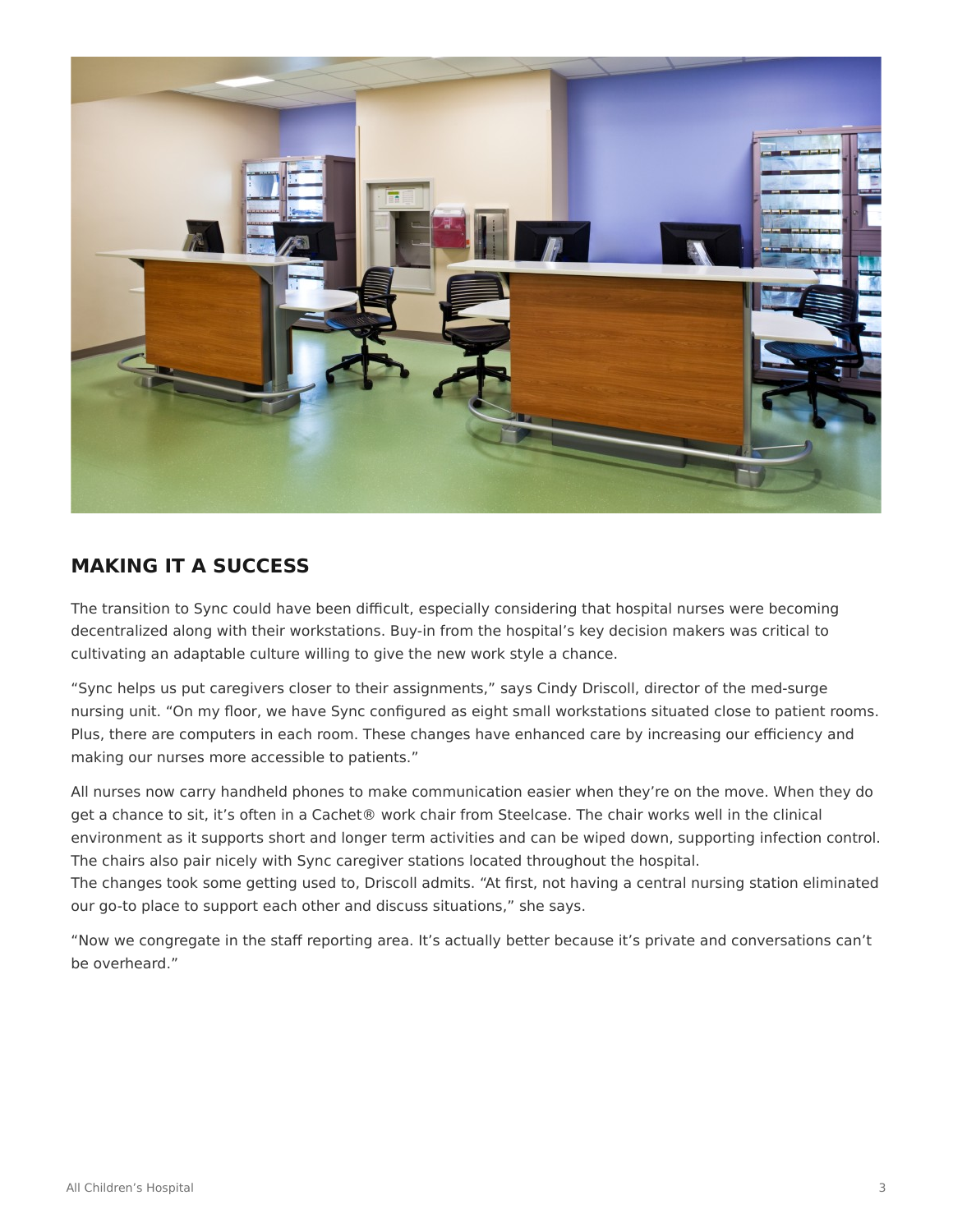## **DURABLE AND TIMELESS**

Anna Stratigos, administrative director of support services, had one imperative: The new hospital had to withstand the test of time, preferably without ever showing its age.

"I wanted vinyl and faux leather everywhere – no fabric," she says. "People looked at me like I was crazy. This wasn't a desire to keep warmth away; it was a desire to preserve the hospital."

Steelcase Health made it happen using Designtex Performance Fabrics. Working with Stratigos and her team to design vinyl and faux leather fabrics based on samples that were well-liked but made from other materials.

Says Stratigos: "Not only did Designtex recreate the look of other fabrics in vinyl and faux leather, but they also had to create fabrics that would withstand our cleaning and disinfectant products. They did it! And the result was amazing."

Creating a durable and timeless environment went beyond selecting the right textiles. It was imperative that furnishings would provide long lasting support, flexibility, and durability – Sync and the Neighbor™ Collection by Steelcase Health, a family of contemporary seating and caregiver stations, provided just that and became anchors in the facility design at All Children's Hospital.

# **ALL AROUND ALL CHILDREN'S**

Patient interaction hasn't been overlooked. All Children's Hospital has an auditorium for special events like movie nights, a rooftop play deck with a pirate ship showpiece, and designated craft areas.

Playrooms abound. One is reserved for teens and includes a pool table and other age-appropriate activities. Another is set aside for transplant patients, taking their special care needs into consideration. There's also a music therapy room where patients can create their own music. And let's not forget school. Since every child is a student, All Children's Hospital has a built-in classroom.

Even the cafeteria is beautiful. Overlooking the Gulf of Mexico, it's designed to look like a ship, with vents that mimic portholes. For durability, cafeteria tabletops are made with granite, while seating is comfortable and easy to clean, thanks to Cachet multi-use chairs.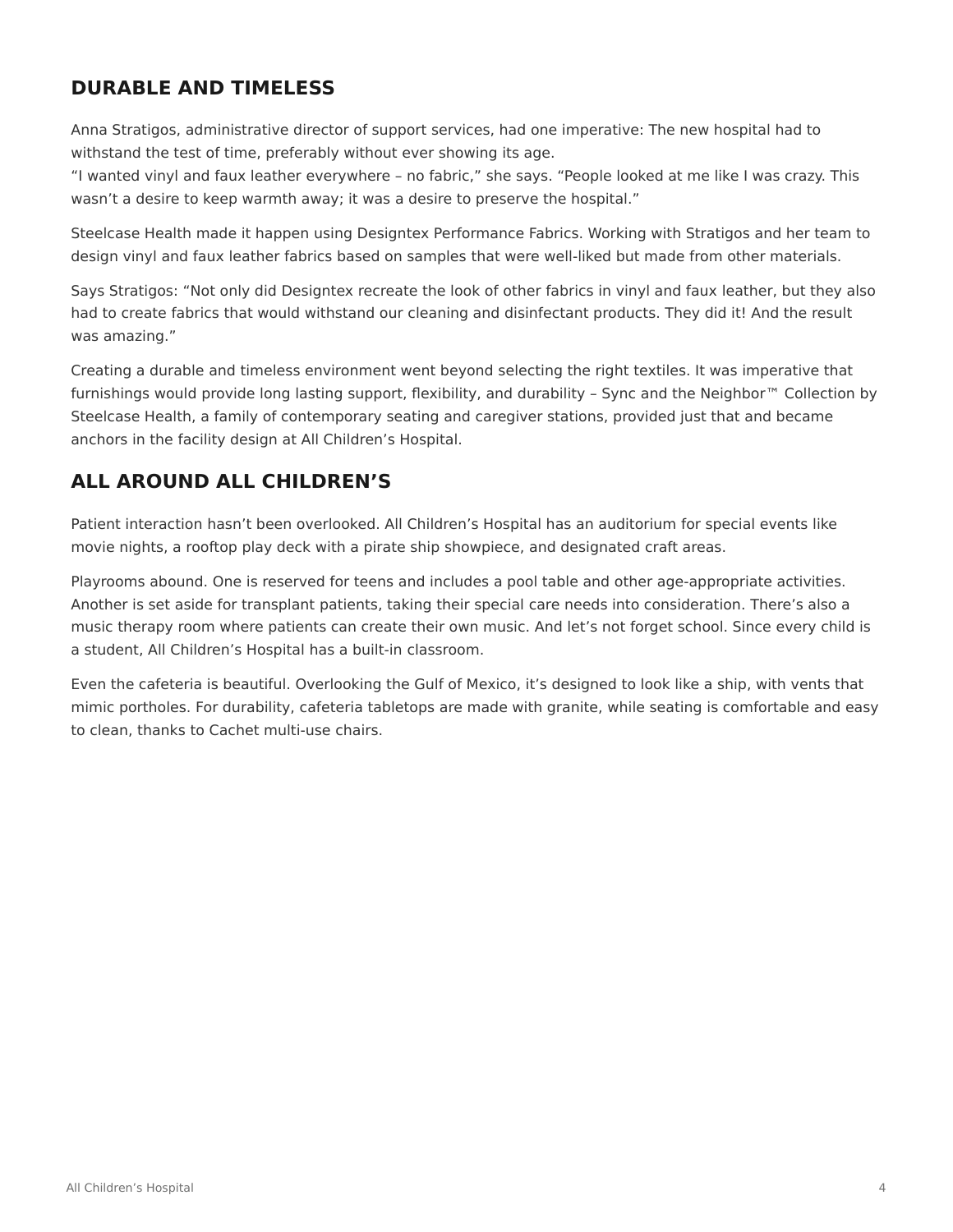

Space designers also paid special attention to the waiting areas. "It was important that the lobby not look like a train station with seating just lined up in rows," Halstead says.

To be sure it didn't, designers created seating vignettes with the Neighbor to create more private gathering areas.

"Families like to be together and will move furniture around by pulling a chair here or there," Stratigos says. "With Neighbor, we were able to create conversation areas that don't require chairs to be moved around. This way, the lobby area always looks nice, not disorganized. Besides, the Neighbor pieces are relatively heavy, so people aren't tempted to move the furniture themselves."

Space planners paid attention to every detail. For instance, alcoves reserved for linens and supplies are outfitted with Slatwall by Details, a Steelcase company. Mounted to the Slatwall are medical glove boxes – another Details product – as well as specially designed medical mask boxes, so nurses can just take and go.

Finally, art plays a significant role throughout the hospital. Local artists contributed works to add fun and color. There's even some interactive art encased in the flooring – step on it, and it changes.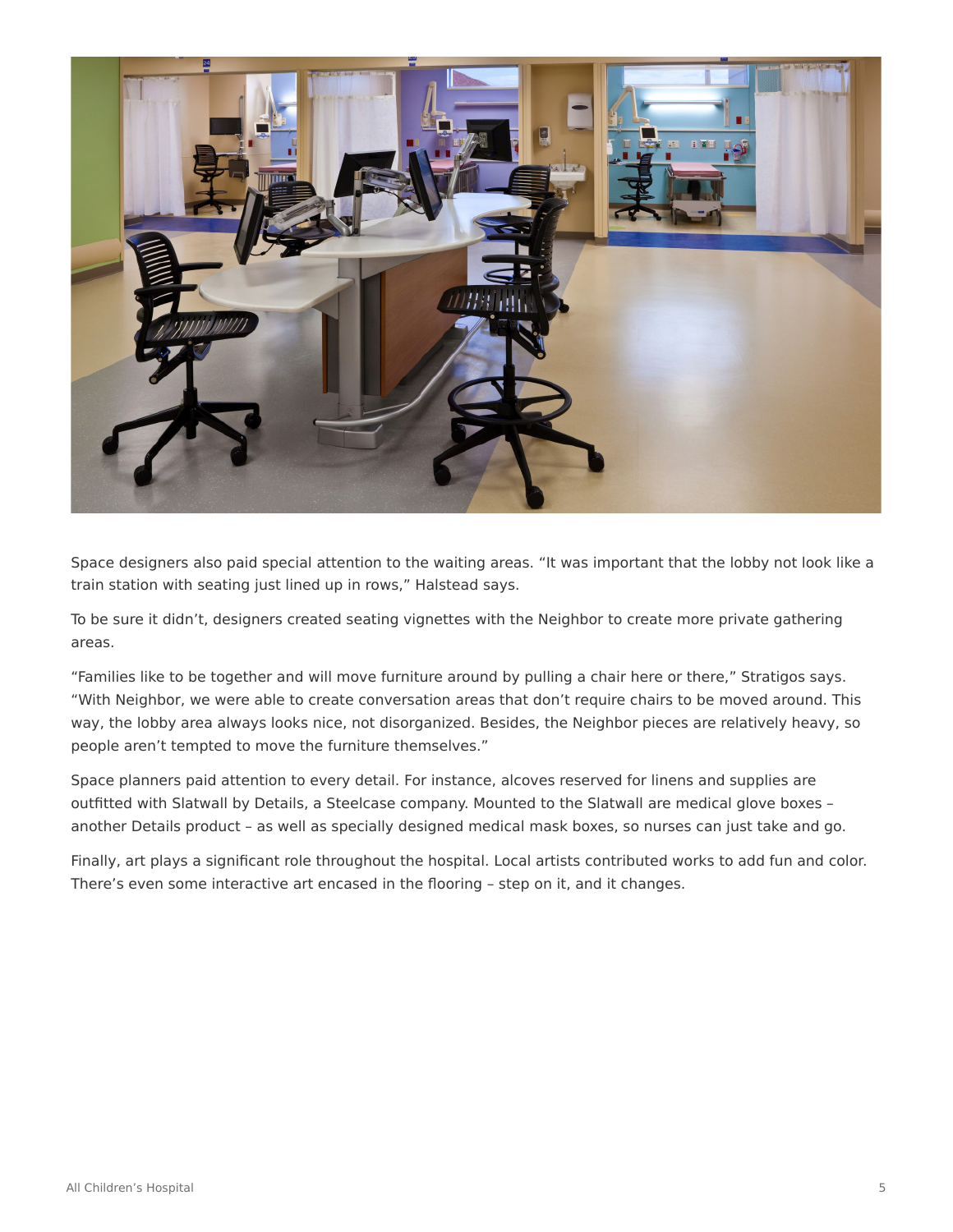

### **FAVORABLE OUTCOMES**

Most important, the decision to favor modular over millwork has proved justified – especially since changes are already taking place. Four months after move-in, one space originally used for admitting was converted into a neonatal intensive care unit. The usage change caused bottlenecks in the caregiver station areas, but with Sync in place the area was easily reconfigured to accommodate the flow. With millwork, the bottlenecks would have caused problems for years because it would have been too costly to change things around.

As for furnishings, the early insistence on durability seems to be paying off. "We haven't had to replace anything, and I don't anticipate replacing anything anytime soon," Stratigos says.

"I occasionally might notice a place where we need a bumper guard or something, but I know we've done everything possible to meet our goal of making All Children's durable and timeless."

Patient and family satisfaction has never been better. A recent survey rated nursing care at 4.93 on a five-point scale, a 9 percent improvement over the final survey conducted at the old hospital. Driscoll attributes the increase primarily to nursing staff being more visible and closer to patients.

Even nursing fatigue has been better than expected, given the greater square footage of the new building. As part of a Children's Hospital Corporation of America study, nurses have been measuring their steps with pedometers. What did they find? "Our new hospital may be larger, but we're actually walking less because the design is more efficient," Driscoll says.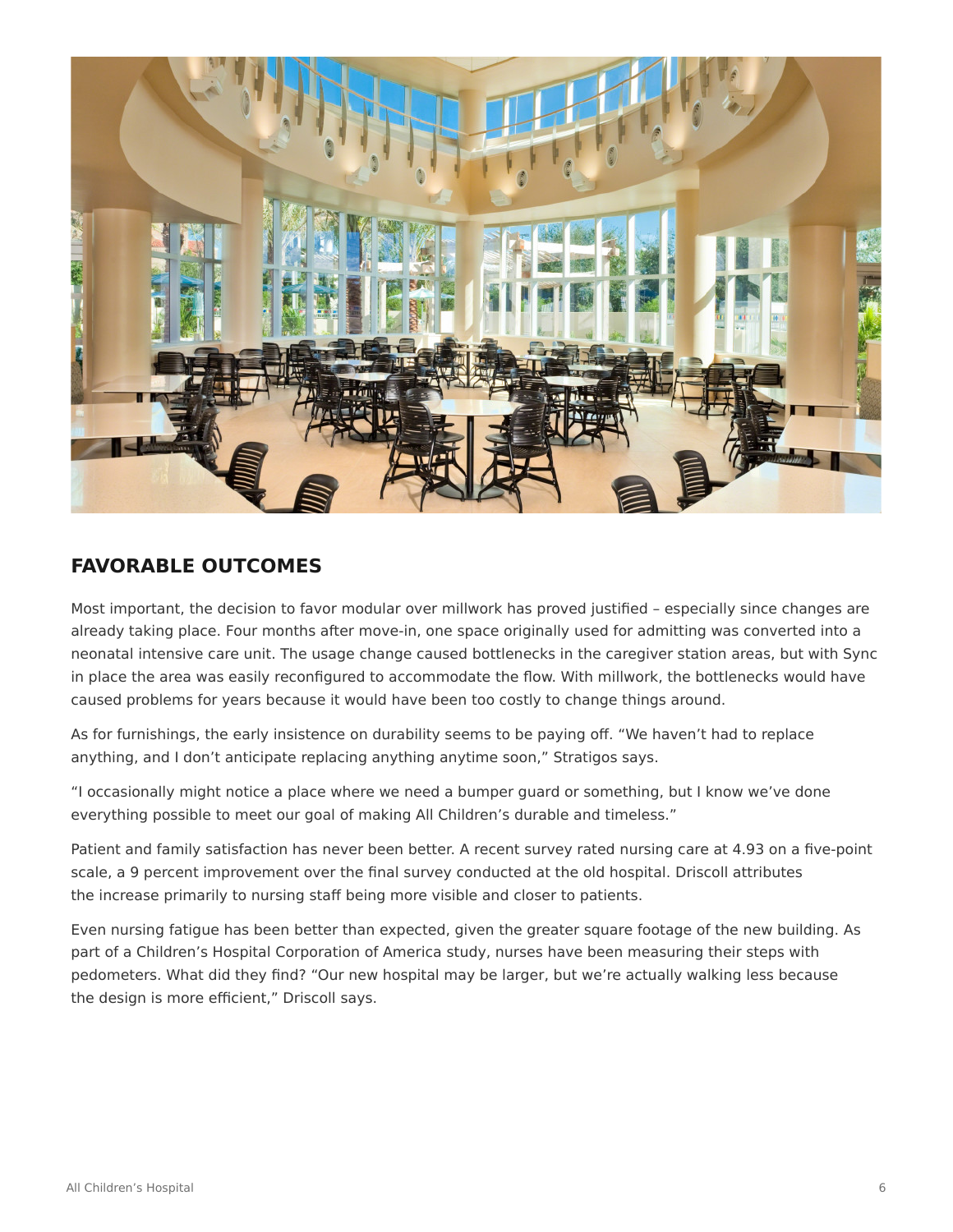

# **PRODUCTS**

### **STEELCASE HEALTH**

Neighbor seating Sync with Designtex Fusion Verge stools Opus headwall and Switch seating – Steelcase Health and Coalesse

#### **STEELCASE**

U Free Answer Criterion and Leap Cachet chairs Post and Beam Post and Beam with Details Series 7 Adjustables Details slatwall with project binder Switch and Leap Lounge – Coalesse and Steelcase Archipelago AuLait tables Walden